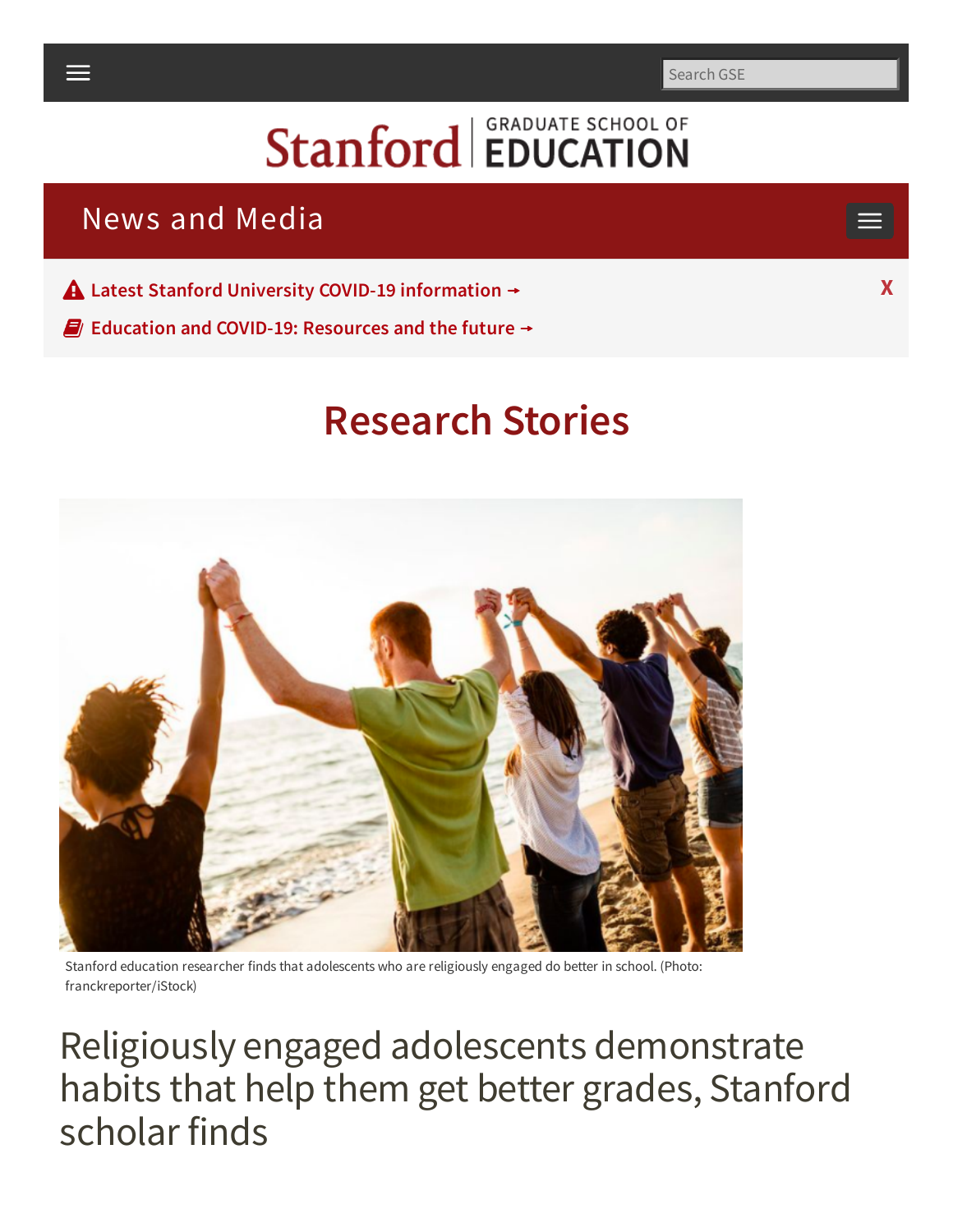Study suggests that being religious helps adolescents get better grades because they are rewarded for being conscientious and cooperative.

April 15, 2018 By Carrie Spector



Adolescents who practice religion on a regular basis do better in school than those who are religiously disengaged, according to new research from Stanford Graduate School of Education (GSE).

The findings indicate that religious communities socialize adolescents to cultivate two habits highly valued in public schools: conscientiousness and cooperation. Religious engagement may influence grades more than researchers realize.

"The United States is a highly religious country, and religion is a powerful social force," said the study's author, Ilana Horwitz, a doctoral candidate at the GSE. "If we, as education scholars, are trying to understand adolescents in America, we should pay attention to this very important part of their life."

Horwitz released the findings in a [working](https://osf.io/preprints/socarxiv/8ye3s/) paper, "The Abider-Avoider Achievement Gap: The Association Between GPA and Religiosity in Public Schools," atthe annual meeting of the American Educational Research Association on April 15.

#### **Race, class, gender—and religion**

Religious engagementis typically ignored in studies on the relationship between social attributes and academic achievement, Horwitz said. But her research points to the possibility thatreligiosity plays a role similar to characteristics such as race, class and gender.

Half of American teenagers report that religious faith is "very" or "extremely" meaningful to them, and one in three teenagers prays at least once a day, she said.

To assess the role religiosity might have on middle and high school students' grades, Horwitz analyzed survey and interview data collected by the National Study of Youth and Religion (NSYR), a 10-year longitudinal research project launched in 2002 by researchers atthe University of Notre Dame and the University of North Carolina at Chapel Hill to explore the influence of religion in the lives of American youth.

Her study sample comprised 2,491 teens (ages 13-17) attending public schools. Respondents and their parents were surveyed by phone about a range of personal and family characteristics, including grades and religious practices.

Horwitz assigned each respondent to one of five common "types" of religiosity using a classification system developed by sociologists Melinda Lundquist Denton and Lisa Pearce. At one end of the spectrum were *abiders* those who attend religious services, pray on a regular basis, feel close to God, and emphasize the role of faith in their daily lives. On the other end of the spectrum were *avoiders*— those believe that a God exists but avoid religious involvement and broader issues of the relevance of religion for their life.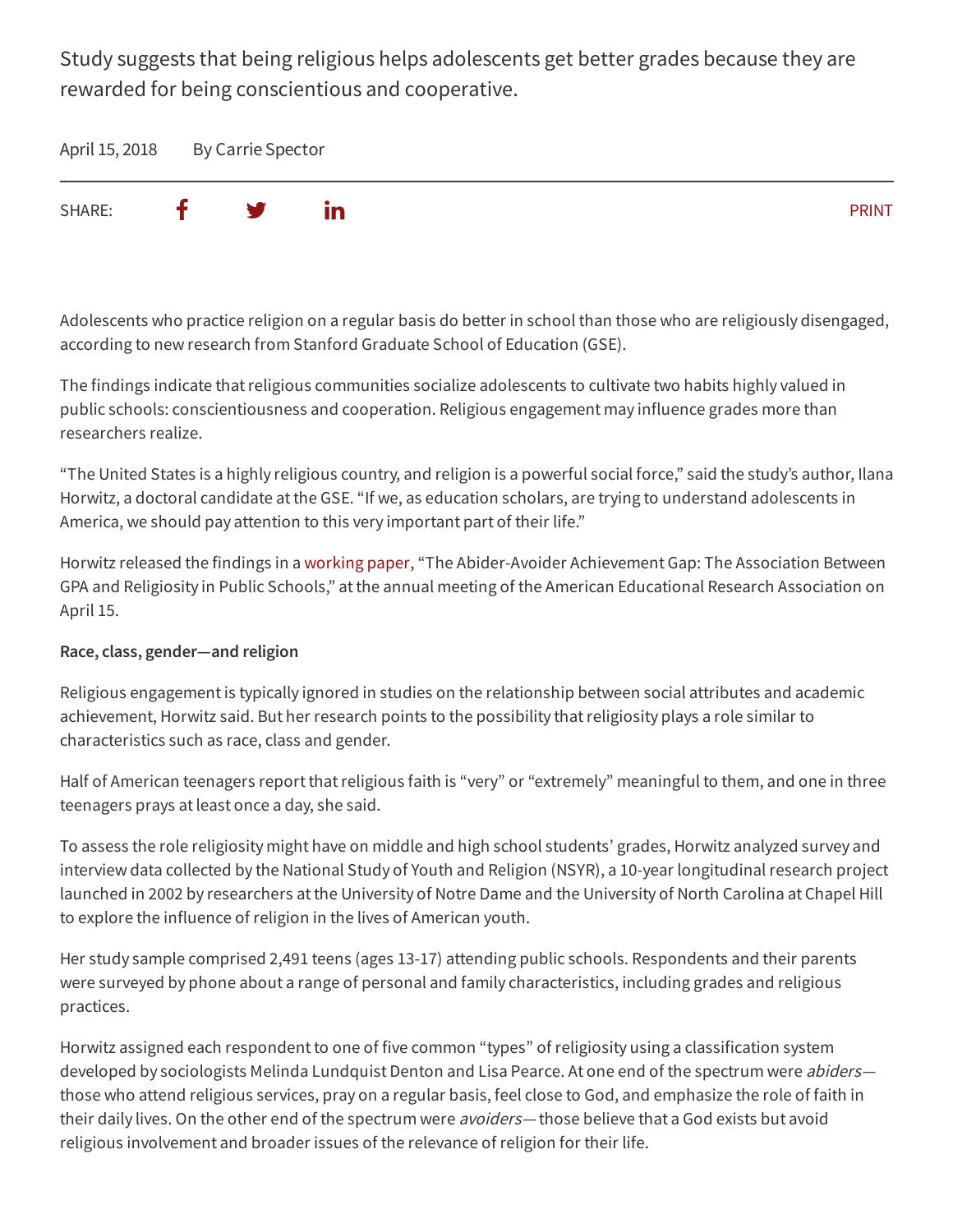Abiders, Horwitz found, earned significantly better grades on average than the avoiders. Abiders had an average GPA of 3.22, compared with 2.93 among avoiders.

"Being religious helps adolescents in middle and high school because they are rewarded for being obedient and respectful and for having self-control," Horwitz said.

#### **Behaviors and dispositions**

The link between religiosity and grades remained after accounting for race, class, gender and religious denomination, Horwitz said. It also held after controlling for certain behaviors associated with strict religious practice among teenagers, like lower alcohol consumption and limited sexual activity.

"Generally, kids who are religious drink less, have less sex, and are more closely supervised by their parents," said Horwitz. "These variables explained some of why religious kids do better in school. But my models showed there's something above and beyond those factors that the survey data couldn't explain."

To uncover what else might account for the difference, she turned to transcripts of in-person interviews NSYR researchers conducted with 30 of the original survey respondents—15 abiders and 15 avoiders. (Access to the transcripts also helped Horwitz confirm the reliability of students' self-reported grades: She was able to compare individuals' survey data with their subsequent interview responses and found both consistently aligned.)

The lengthy transcripts shed some light onto the unexplained gap between abiders' and avoiders' grades. In sharing stories about their lives, Horwitz said, abiders were much more likely to express conscientiousness and a cooperative disposition than avoiders, who were more likely to demonstrate rebelliousness and a lack of selfdiscipline.

"They weren't specifically asked to provide examples of these traits in their interviews," she said. "Butthe stories they shared, on a range of topics, revealed these traits."

#### **Which comes first?**

Horwitz noted that her research indicated association, not causation—she found that religiosity is associated with, but doesn't necessarily cause, higher grades.

She also acknowledged the "chicken and egg" quandary: Do kids who are raised to be religious become more conscientious as a result, or are conscientious kids more likely to become religious?

"During adolescence, religion isn'treally a choice," she said. "Parents are largely choosing their children's religious preferences, so it's unlikely that conscientious kids are opting into religion."

Horwitz said the findings contribute to a broader understanding of the many social factors associated with academic achievement.

"Although it's well known that academic performance is correlated with income, my study suggests that good academic performance is also driven by habits learned through religious adherence," Horwitz said.

This raises an important question, she added: Are schools striving to promote obedience, and if so, does that getin the way of cultivating creativity and critical thinking? In the next stage of her work, Horwitz will examine whether the academic advantage that abiders have in public school persists as they transition into higher education.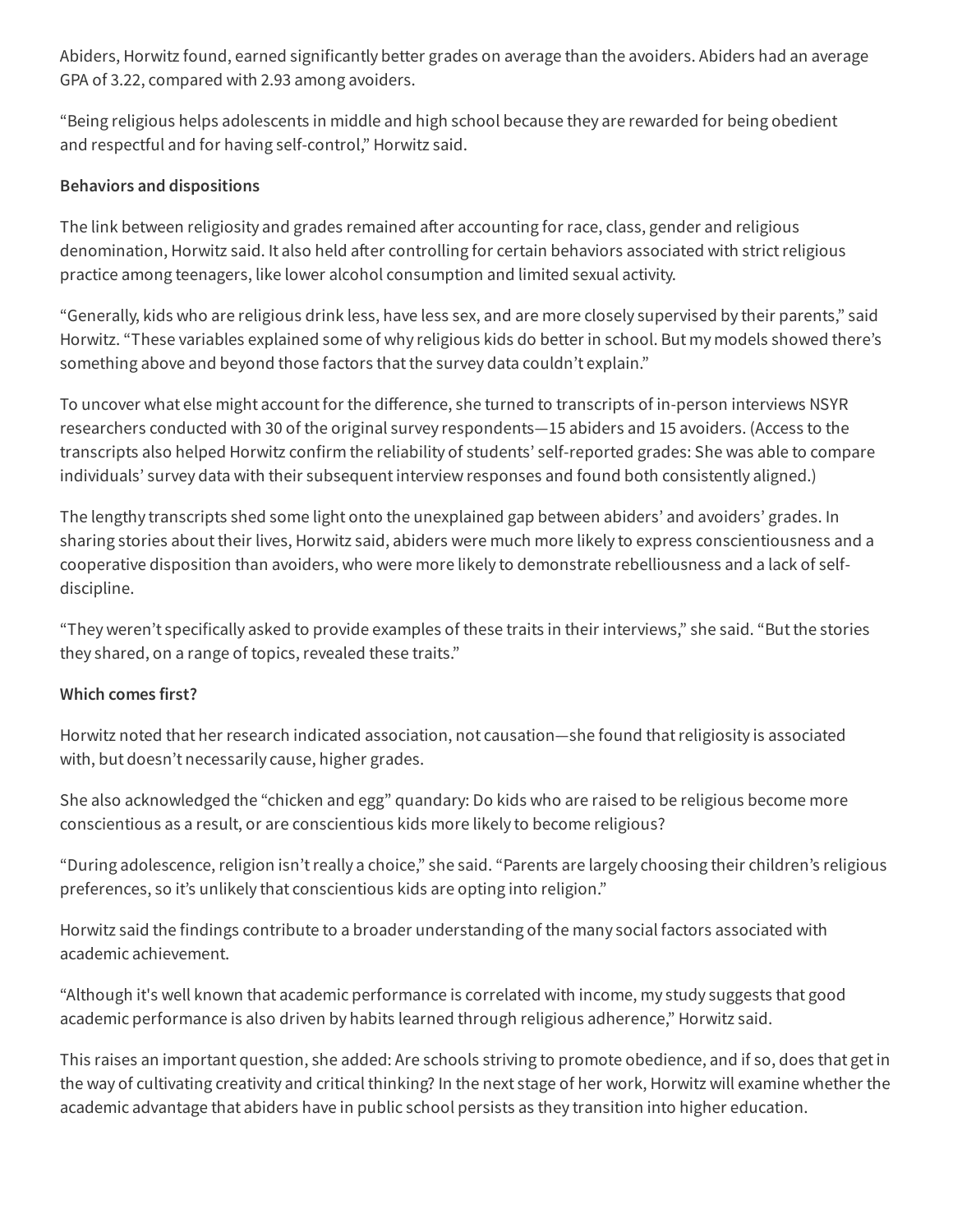# **More Stories**



April 28, 2020

**When schools in Hong Kong closed for COVID-19, Stanford [educators](https://ed.stanford.edu/news/when-schools-hong-kong-closed-covid-19-stanford-educators-were-hand) stepped** up to help  $\rightarrow$ 

[Curriculum and Instruction | International Education | Teaching](https://ed.stanford.edu/news/when-schools-hong-kong-closed-covid-19-stanford-educators-were-hand)



February 7, 2020

**Stanford-led study finds link between teachers' financial anxiety and job [performance,](https://ed.stanford.edu/news/stanford-led-study-finds-link-between-teachers-financial-anxiety-and-job-performance-including) including attendance and turnover**  $\rightarrow$ 

[Education Policy | K-12 | Teaching](https://ed.stanford.edu/news/stanford-led-study-finds-link-between-teachers-financial-anxiety-and-job-performance-including)



June 18, 2020

**Schools need to acknowledge their part in the [criminalization](https://ed.stanford.edu/news/schools-need-acknowledge-their-part-criminalization-black-youth-stanford-scholar-says) of Black youth, Stanford scholar says** ⟶

[Diversity and Identity | Education Policy | Race and Equity](https://ed.stanford.edu/news/schools-need-acknowledge-their-part-criminalization-black-youth-stanford-scholar-says)

← Go to all [Research](https://ed.stanford.edu/news-media/news) Stories

# **Get the Educator**

Subscribe to our monthly newsletter.